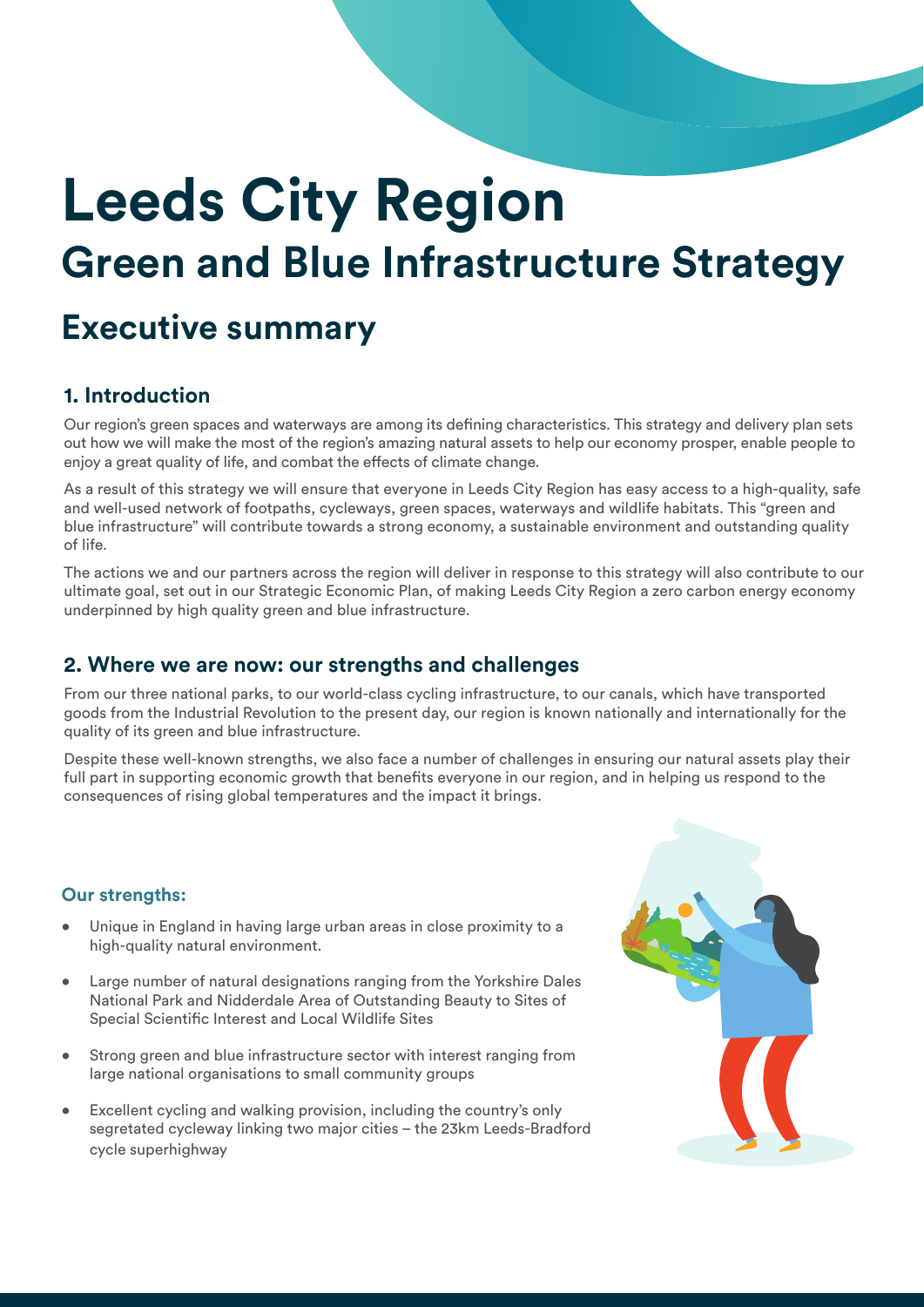#### **The challenges we must address:**

- Over 63,000 homes and more than 27,000 businesses at some degree of flood risk
- 7,385 homes and 4,698 businesses at a high risk of flooding
- Less than 17 percent of City Region's blanket bog peatlands are in good condition
- Tree cover lower than the national average of 10%
- Areas of deprivation with poor access to green and blue spaces
- Long-term uncertainty over maintenance of, and funding for, green and blue infrastructure
- Poor integration of green and blue infrastructure into new housing and other developments
- Significant issues related to physical and mental health
- Uncertainty over agricultural and environmental policy and support after Brexit and the effect this will have on businesses across the City Region
- Uncertainty around support for peatland restoration after 2020 once EU funding is withdrawn
- Conventional economic appraisals to make the case for investment in new developments do not take into account green and blue infrastructure
- Size of the green and blue infrastructure sector in terms of economic output and people employed is unknown

## **3. Where we want to be: our vision**

**Everybody in the City Region is within easy reach of an outstanding and well used network of green and blue infrastructure that reduces flood risks and supports health, the economy, the environment and a superb quality of life.**

## **4. How we will get there: our priorities**

To achieve our ambitions we will focus on seven priority action areas:



**1. Effective water management and flood risk reduction –** developing natural flood management programmes and drainage solutions



**2. Build green and blue infrastructure into physical development and housing –**  creating vibrant, healthy and inspiring places where people want to live, work and invest



- **3. Enhance green and blue corridors and networks –** integrating green and blue infrastructure within the transport routes that link our towns, cities and rural areas
- **4. Improve community access to and enjoyment of green and blue infrastructure**  building healthier, more environmentally sustainable communities



- **5. Plant and manage more trees and woodlands** improving air quality, reducing carbon emissions and creating a greener, even more attractive region
- **6. Restore the uplands and manage them sustainably** improving natural flood management, carbon storage and providing an agricultural system that works for the region



**7. Business growth, jobs, skills and education –** demonstrating the economic benefits of investing in green and blue infrastructure and developing skills and job opportunities in green occupations such as land management, agriculture, forestry, parks and gardens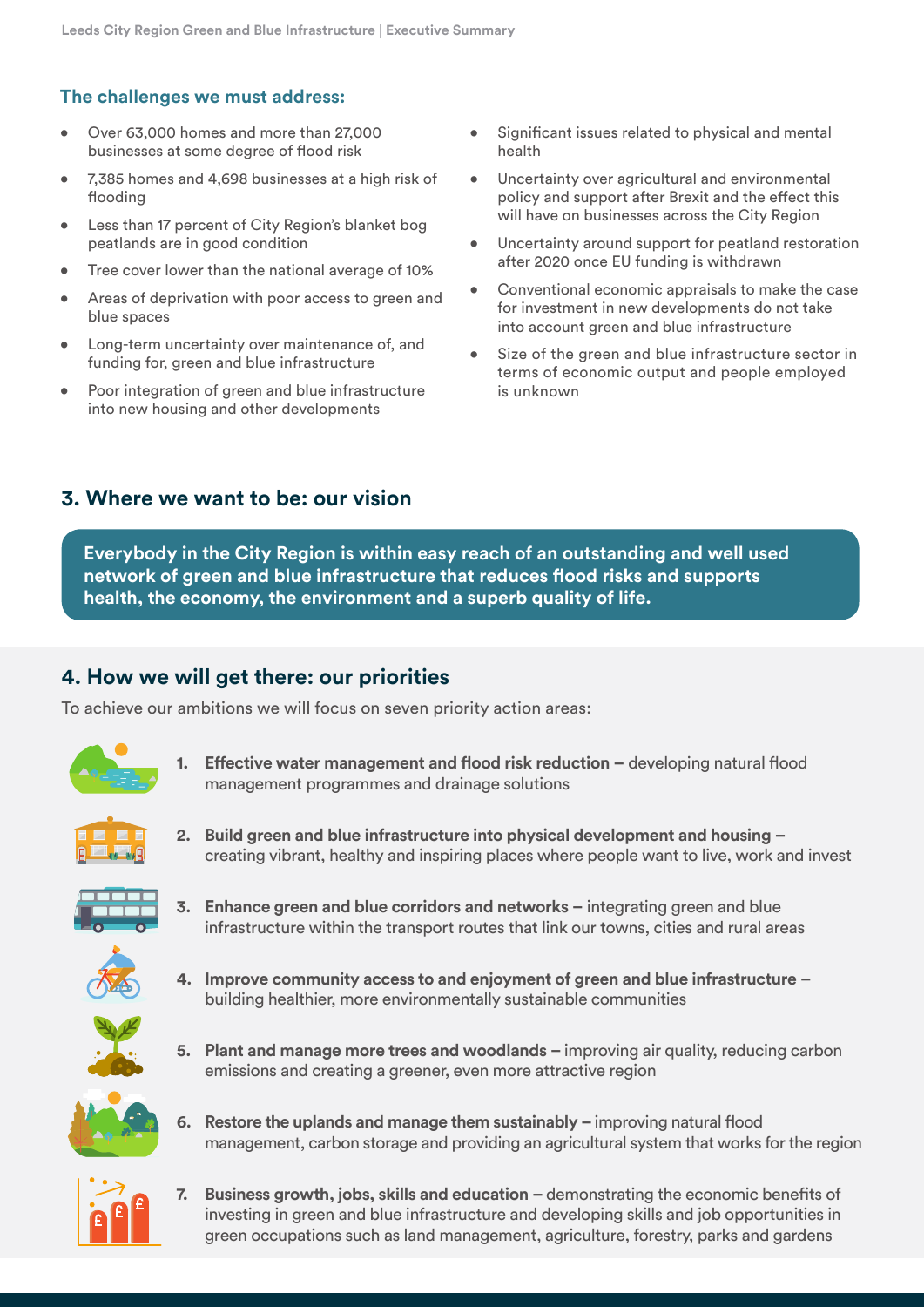## **5. Key projects and actions**

These are the key projects and actions that will enable us to meet our priorities: